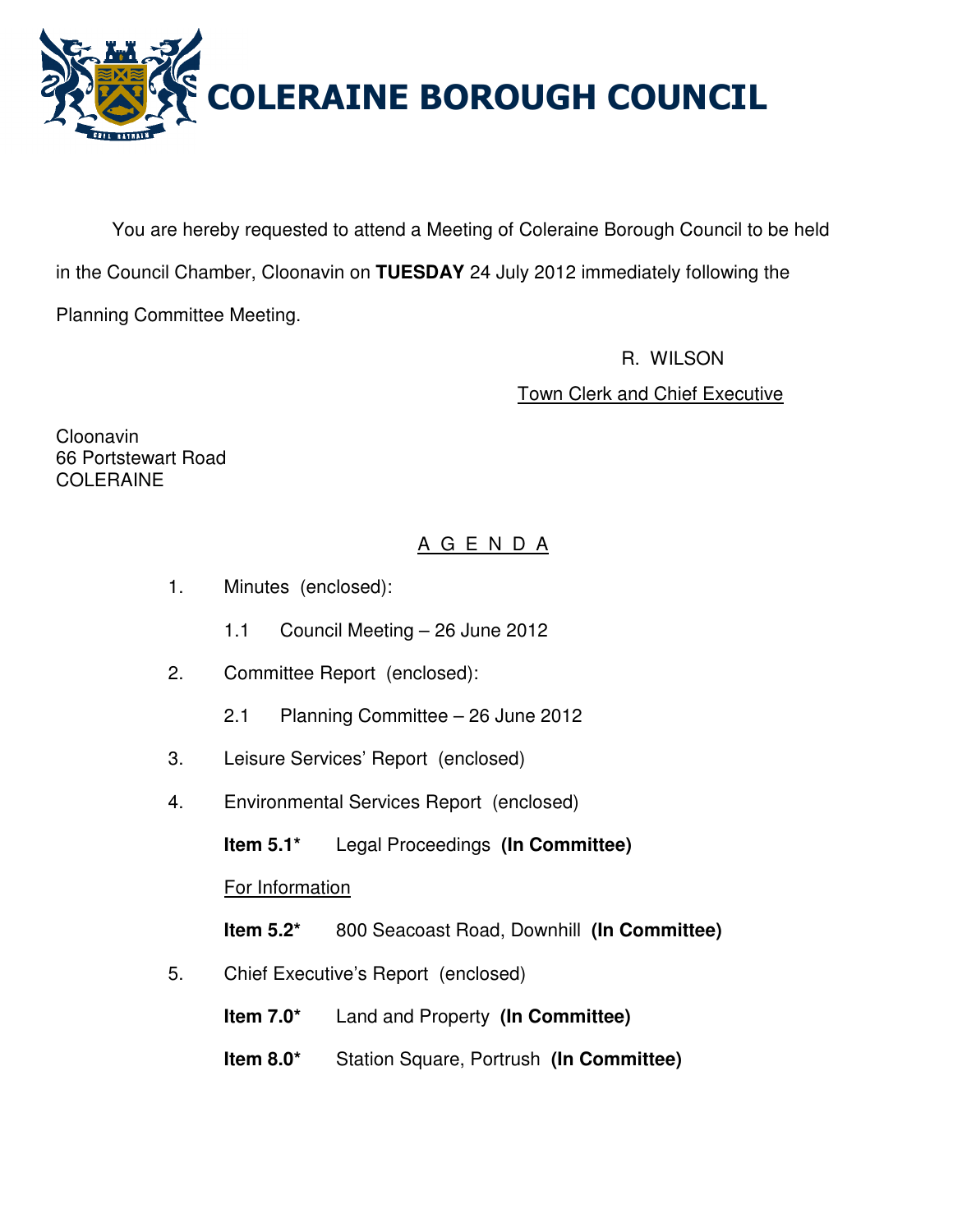6. Notice of Motion

The undernoted Notice of Motion has been submitted by Councillor D. McClarty:

" Mindful of the devastating economic effect of the proposed closure of HMP Magilligan to this, and neighbouring boroughs, this Council calls on the Minister of Justice to rebuild the prison on its current site as soon as the necessary funding becomes available."

- 7. Correspondence, including inter alia:
	- (a) Reports available in Members' Library (List enclosed)
- 8. Consultation Documents (List enclosed)
- 9. Documents for Sealing
- 10. Any other Business

## **Enclosed for Information:**

- i) Letter dated 06 July 2012 from the Department of Culture, Arts and Leisure regarding the All-Ireland Olympic Torch Relay.
- ii) The William Keown Trust Newsletter May 2012.

**\* Recommended for consideration "In Committee".**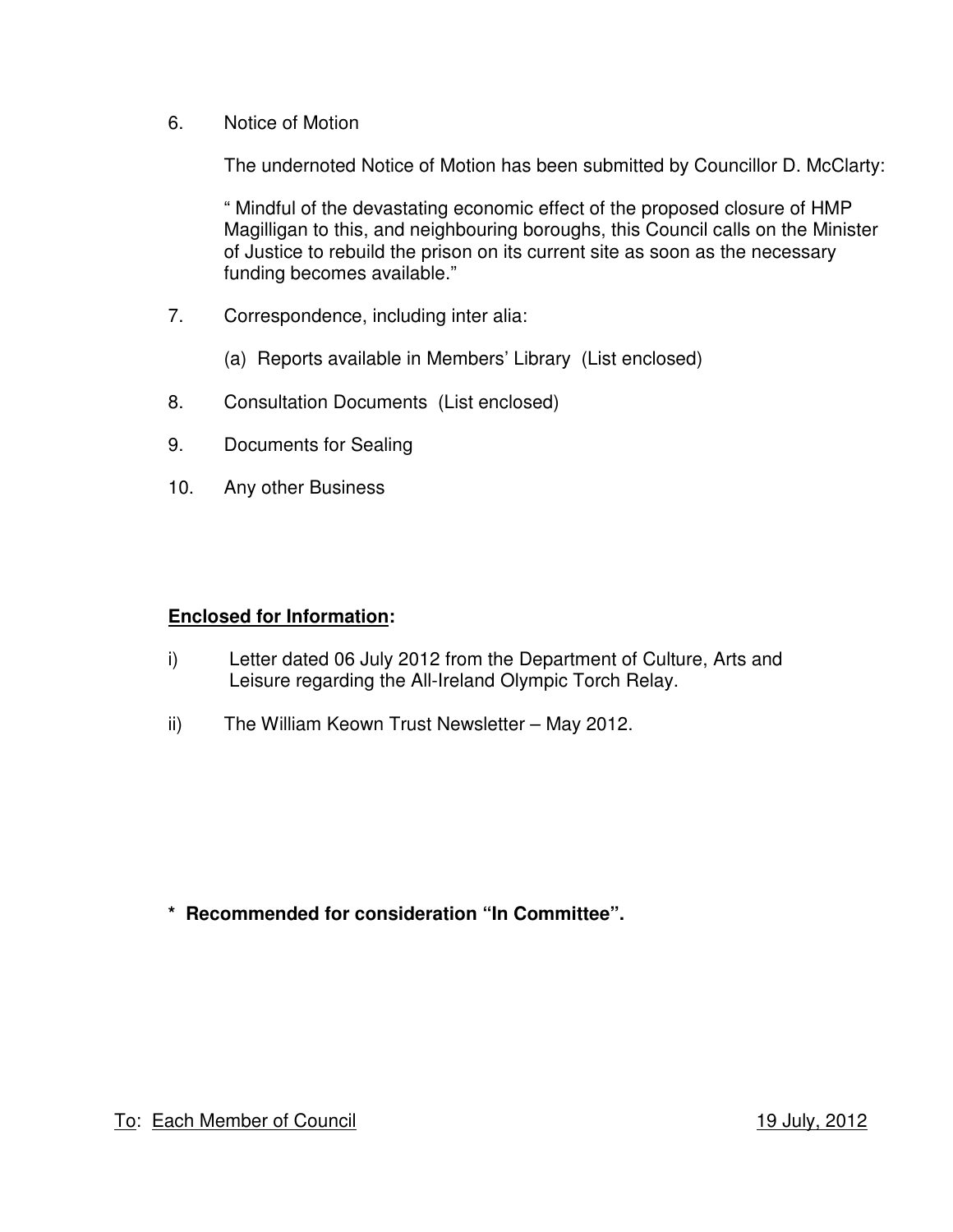## **COUNCIL MEETING**

**26th June, 2012.**

| <b>Present:</b>                   |                                                                                                                              | The Mayor, Councillor A. S. Cole, in the Chair                                                                                                                                                                                                                |  |
|-----------------------------------|------------------------------------------------------------------------------------------------------------------------------|---------------------------------------------------------------------------------------------------------------------------------------------------------------------------------------------------------------------------------------------------------------|--|
|                                   |                                                                                                                              | The Deputy Mayor, Alderman M. T. Hickey (Mrs.)                                                                                                                                                                                                                |  |
|                                   | <b>Aldermen</b>                                                                                                              |                                                                                                                                                                                                                                                               |  |
|                                   | W. T. Creelman<br>N. F. Hillis                                                                                               | W. J. McClure                                                                                                                                                                                                                                                 |  |
|                                   | <b>Councillors</b>                                                                                                           |                                                                                                                                                                                                                                                               |  |
|                                   | C. S. Alexander (Ms.)<br>C. Archibald<br>D. D. Barbour<br>Y. Boyle (Ms.)<br>G. Duddy<br>E. P. Fielding (Mrs.)<br>M. Fielding | <b>B.</b> Fitzpatrick<br>W. A. King<br>R. A. Loftus (Mrs.)<br>W. McCandless<br>D. McClarty<br>G. L. McLaughlin                                                                                                                                                |  |
| <b>Officers in</b><br>Attendance: |                                                                                                                              | Town Clerk and Chief Executive, Corporate Director of<br>Environmental Services, Corporate Director of Leisure and Development,<br>Head of Performance, Policy and Governance, Acting Head of Finance,<br>Head of Development Services and Clerical Assistant |  |
| Apologies:                        |                                                                                                                              | Alderman Bradley, Councillors Holmes and McQuillan                                                                                                                                                                                                            |  |
| 1 A<br>WEI <i>с</i> оме           |                                                                                                                              |                                                                                                                                                                                                                                                               |  |

## **1.0 WELCOME**

The Mayor welcomed everyone to the Meeting.

## **2.0 'IN COMMITTEE'**

It was agreed that a number of issues arising from reports would be addressed 'In Committee' at the end of the meeting.

## **3.0 SUPERVALU BEST KEPT AWARDS 2012**

The Deputy Mayor advised Members that she had attended the SuperValu Northern Ireland Amenity Council Best Kept 2012 Awards Ceremony where Coleraine Borough Council had won the All Ireland Best Kept Urban Centre Award for the second year running. Congratulations were extended to all Council staff involved in achieving the coveted award once again.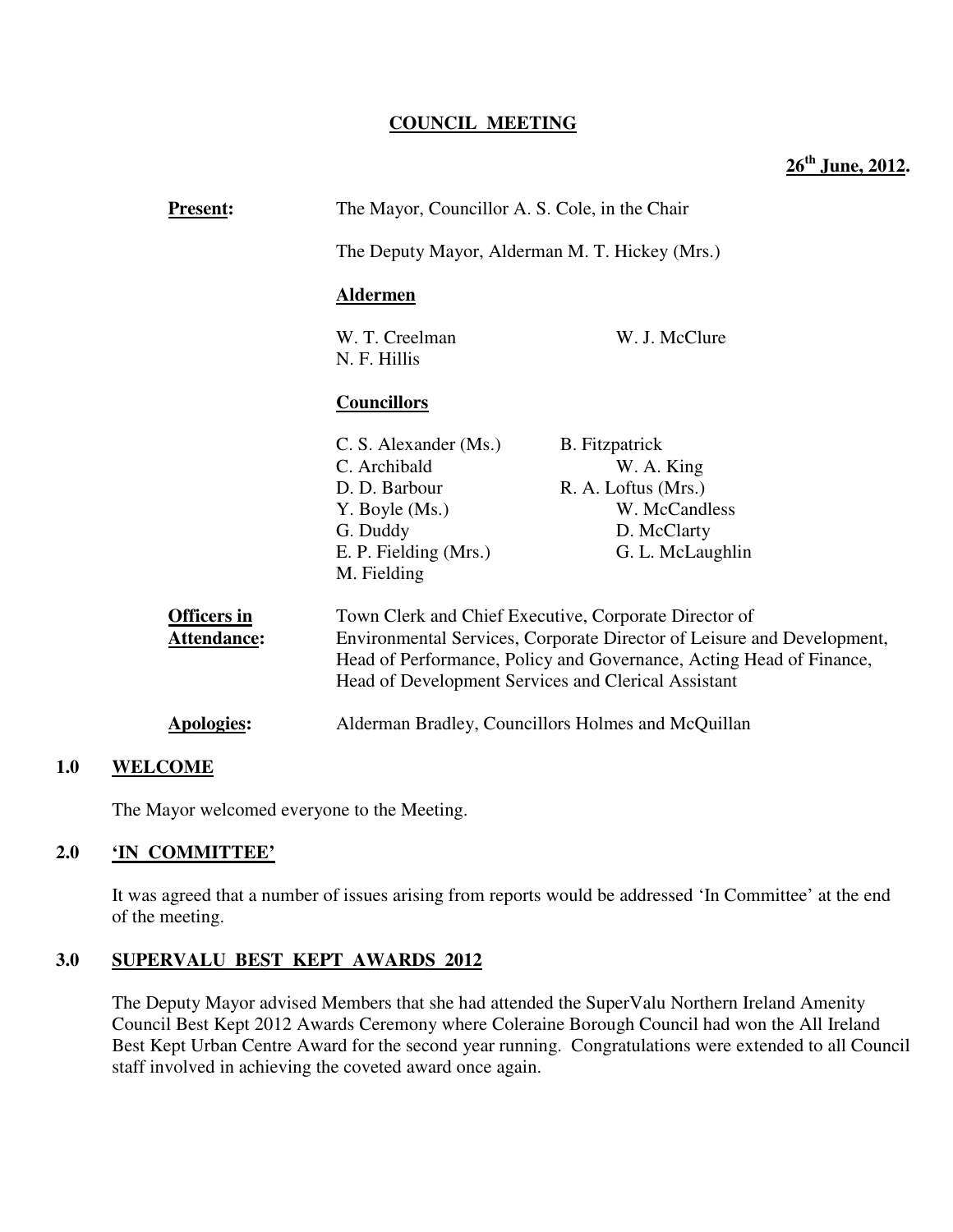## **4.0 MINUTES**

The Minutes of the Council Meeting of  $22<sup>nd</sup>$  May, the Annual Meeting of  $11<sup>th</sup>$  June, and the Special Meeting of  $12<sup>th</sup>$  June, 2012 were confirmed and signed.

## **5.0 COMMITTEE REPORTS**

### **5.1 Planning Committee**

The Chairman, Alderman McClure, moved the adoption of the Planning Committee Report; this was duly seconded by Councillor Fitzpatrick and agreed.

## **5.2 Policy and Development Committee**

Alderman Hillis moved the adoption of the Policy and Development Committee Report; this was duly seconded by Councillor Fielding.

Matters arising:

### 5.2.1 Station Square Environmental Improvement Scheme

Councillor Ms. Alexander asked that the minute reflect that she had asked the question regarding the approved plans of the boat structure.

The Report was agreed subject to the amendment.

## **6.0 CAUSEWAY VOLUNTEER CENTRE – BID TO DELIVER NORTH VOLUNTEERING STRATEGY**

Mrs. Marie-Louise McClarey of Causeway Volunteer Centre was welcomed to the meeting. Mrs McClarey updated Members on Causeway Volunteer Centre's achievements during its fifteen year history. She advised that it was now a member of the Association of Independent Volunteer Centres and had recently won a tender to cover nine Council areas in Northern Ireland.

Members' extended their congratulations and best wishes to Mrs. McClarey following which she withdrew from the Meeting.

The Chief Executive reminded Members that due to extended Bank Holidays in June, Leisure and Environment Committee Reports were being discussed at the Council Meeting.

### **7.0 ENVIRONMENTAL SERVICES REPORT**

 The Report of the Corporate Director of Environmental Services was considered (previously supplied).

Matters arising: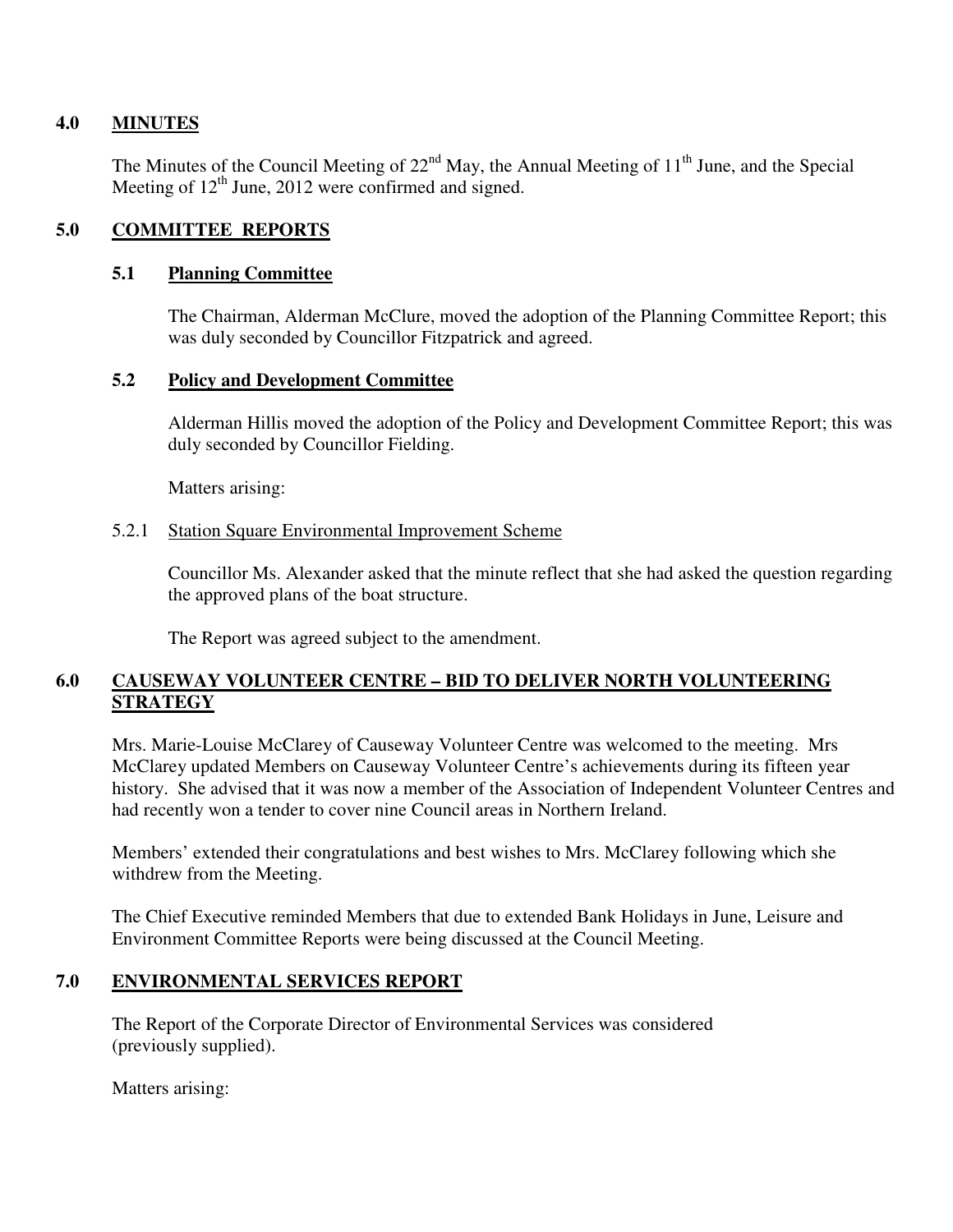## **7.1 The Clean Neighbourhood and Environment Act (NI) 2011**

### 7.1.1 Noise Nuisance

Consideration was given to information on this topic, as detailed in the report.

#### **Agreed:**

That Council agree to delegate powers for service of domestic noise abatement notices and authority to instigate legal proceedings in the event of non-compliance to the Chief Executive and Corporate Director of Environmental Services. All noise abatement notices regarding commercial premises continue to require Council authorisation.

#### 7.1.2 Noise Act 1996

Consideration was given to information on this topic, as detailed in the report.

#### **Agreed:**

That Council authorise the use of fixed penalty notices as per the Noise Act 1996 provisions, as an additional means of dealing with noise nuisances.

### 7.1.3 Next Steps

Consideration was given to information on this topic, as detailed in the report.

#### **Agreed:**

That Council defer consideration of the introduction of Dog Control orders until autumn 2012, with remaining provisions being progressively implemented during 2013.

### **7.2 Entertainment Licences**

#### 7.2.1 Bushtown House Hotel & Country Club

Application for grant of a variation of the entertainment licence to include Reception/Foyer had been received from Mr. D. Friel, Bushtown House Hotel and Country Club, 283 Drumcroone Road, Coleraine.

Days and times on which it is intended to provide entertainment:

Monday – Saturday 11.30am – 1.00am Sunday 12.30pm – midnight

### **Agreed:**

That the entertainment licence be granted.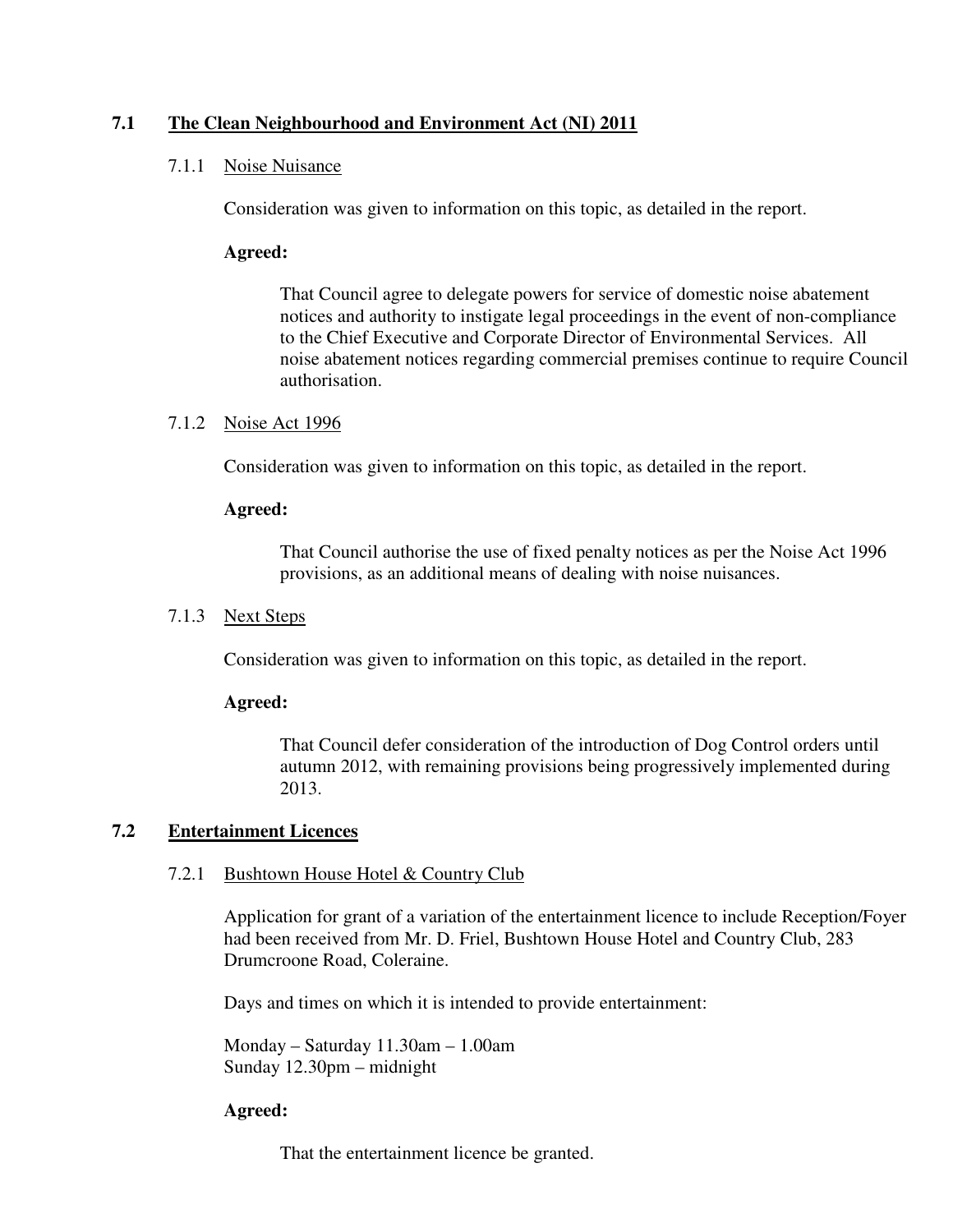#### 7.2.2 Senior Common Room, University of Ulster

Application for grant of an entertainment licence had been received from Dr. Le Roy Dowey, 1 Maddybenny Park, Portrush.

Days and times on which it is intended to provide entertainment:

Monday through to Saturday 11.30am – 11.00pm but on those occasions when a late licence is granted by PSNI then 11.30am – 1.00am next day.

Sunday 12.30pm – 10.00pm but on those occasions when a late licence is granted by PSNI then 12.30pm – Midnight.

#### **Agreed:**

That the entertainment licence be granted.

#### 7.2.3 Fairley's House of Wine

An application for a grant of an entertainment licence had been received by Mr. M. Fairley, 62 – 64 Railway Road, Coleraine.

Days and times on which it is intended to provide entertainment:

Monday through to Saturday 11.30am – 1.00am Sunday 12.30pm – Midnight

### **Agreed:**

That the entertainment licence be granted.

### 7.2.4 Inn On The Coast Transfer of Licence

An application to transfer an entertainment licence had been received by Mrs. A Kennedy, 7 Sandel Village Centre, Knocklynn Road, Coleraine.

Days and times on which it is intended to provide entertainment:

Monday through to Saturday 11.30am – 1.00am Sunday 12.30pm – Midnight

#### **Agreed:**

That the entertainment licence be granted.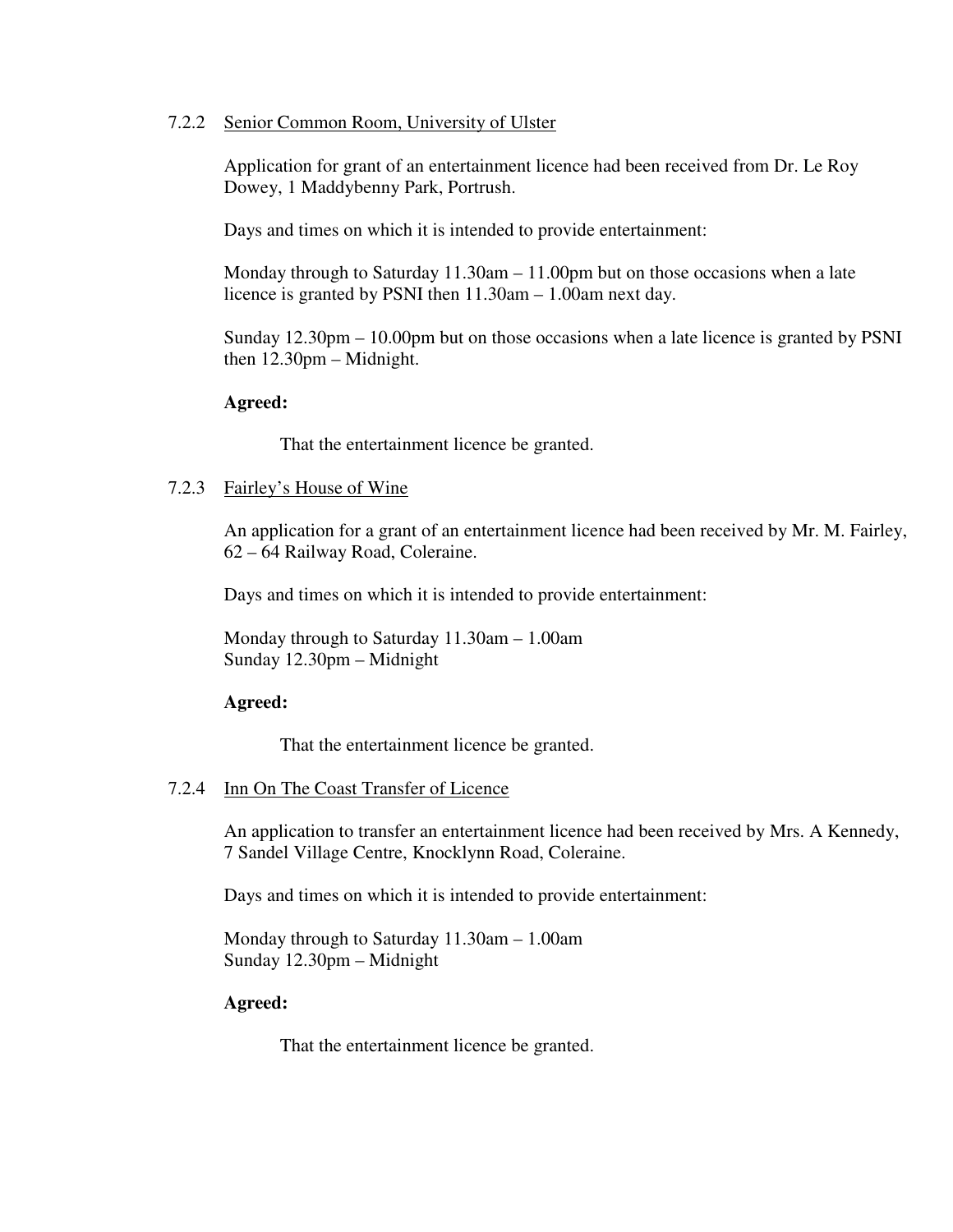## **7.3 Co-ordination of Fire Safety Enforcement in Premises regulated and Licensed by District Council**

## **Fire and Rescue Services (NI) Order 2006**

Consideration was given to information on this topic, as detailed in the report.

### **Agreed:**

That Council agree to sign the Memorandum of Understanding with Northern Ireland Fire and Rescue Services Board and to accept delegated enforcement powers under Article 13 (1) of the Fire and Rescue Services (NI) Order 2006.

### **7.4 Consultation on Standardised Packaging of Tobacco Products**

Consideration was given to information on this topic, as detailed in the report.

#### **Agreed:**

That Council support the consultation proposals. Any issues raised by Members to be included into the Departmental draft response.

## **8.0 LEISURE SERVICES' REPORT**

The Report of the Corporate Director of Leisure Services was considered (previously supplied).

Matters arising:

### **8.1 Garvagh Clydesdale and Vintage Vehicle Club**

### **Agreed:**

That Council approves a grant of £1,000 to Garvagh Clydesdale and Vintage Vehicle Club for 2012-13.

### **8.2 Caravan Site Insurance**

Consideration was given to information on this topic, as detailed in the report.

#### **Agreed:**

That Council act as a facilitator of the Leisure Days Caravan Insurance Policy.

### **8.3 For Information**

Members noted information on the following topics, as detailed in the report.

- i) Summer Recreation Programme 2012
- ii) Seaside and Rural Multi-Sports Summer Camps 2012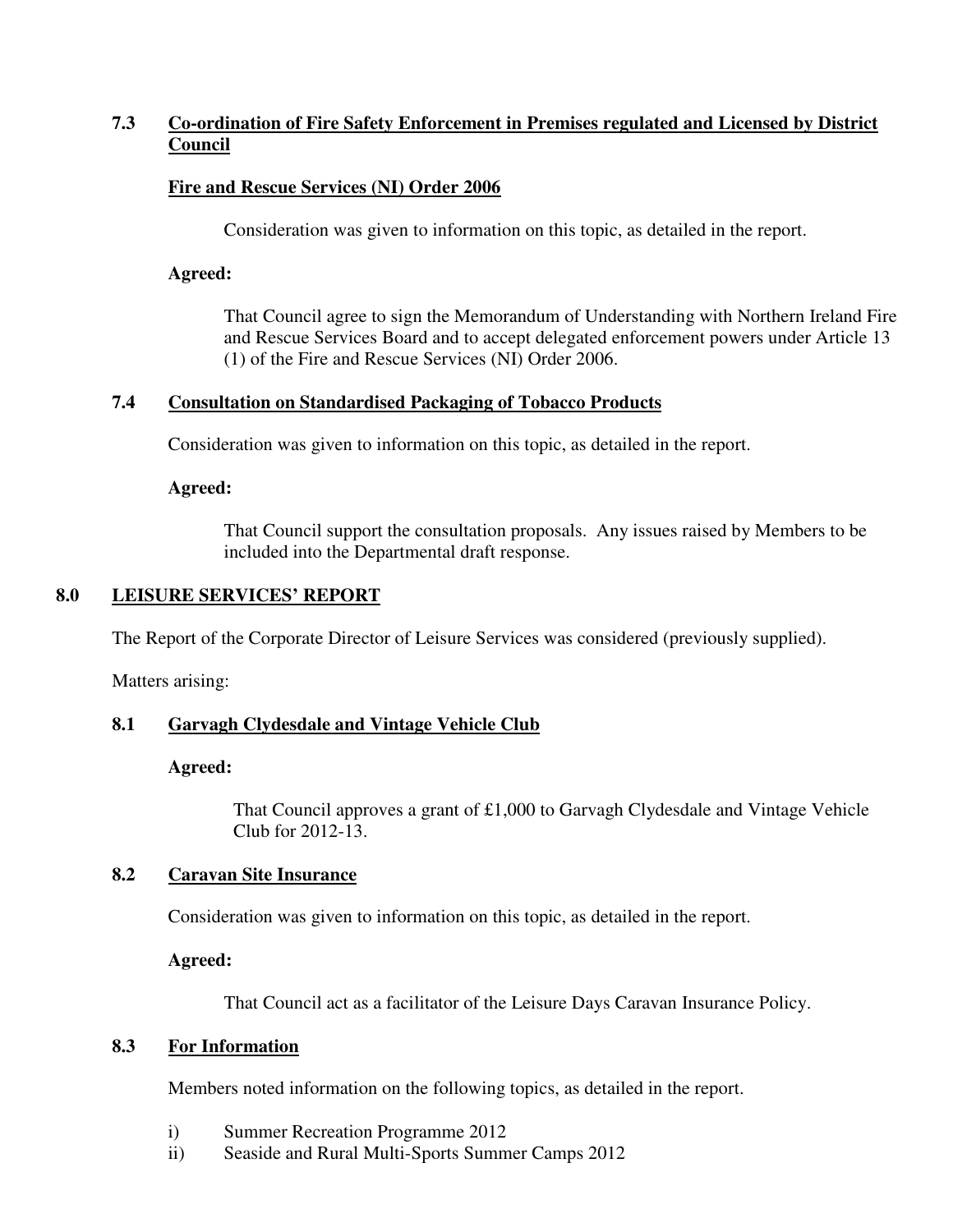## **9.0 CORRESPONDENCE**

## **9.1 Participation Policy Statement of Intent**

Consideration was given to letter dated  $25<sup>th</sup>$  May, 2012 from Northern Ireland Commissioner for Children and Young People (previously supplied) requesting endorsement of the Participation Policy Statement of Intent.

### **Agreed:**

That Council endorse the Policy Statement.

## **9.2 Campaign for a Medal of Recognition for the Veterans of the Arctic Convoys during World War II**

Consideration was given to letter dated  $14<sup>th</sup>$  June, 2012 from Newtownabbey Borough Council (previously supplied) seeking support from NILGA and Councils in relation to the campaign for a medal of recognition for the Veterans of the Arctic Convoys during World War II.

## **Agreed:**

That Council support the campaign.

## **9.3 Local Government Reform Motion**

Consideration was given to letters dated  $15<sup>th</sup>$  June, 2012 from Strabane District Council (previously supplied) in relation to seeking financial assistance for the Review of Public Administration from the Assembly Executive.

The Chief Executive advised Members that the deadline for submission to the Assembly Executive had now passed.

### **Agreed:**

That Council support the Local Government Reform Motion.

## **9.4 Funding Application under the Northern Ireland Rural Development Programme North East Region**

Consideration was given to letter dated 20<sup>th</sup> June, 2012 from The Coast Office Society Ltd (previously supplied) requesting support for funding from the Northern Ireland Rural Development Programme.

## **Agreed:**

That Council support the funding application.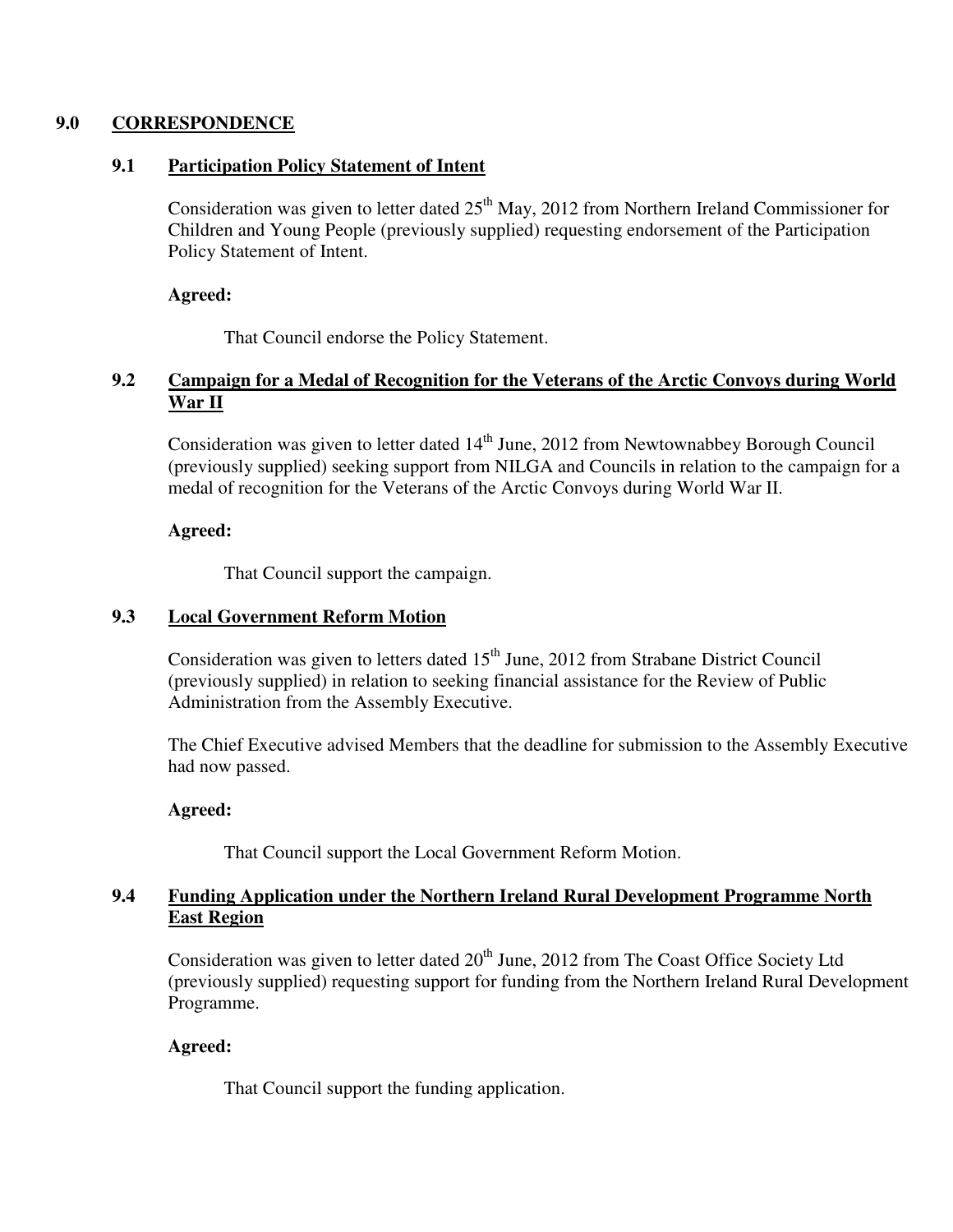### **10.0 DOCUMENTS TABLED**

 Members noted the list of documents which had been made available in the Members' Library (previously supplied).

## **11.0 CONSULTATION LIST**

Details of consultation documents received were noted (previously supplied).

 Any Member who wished to make a response was asked to contact the Head of Performance, Policy and Governance before the due date for comments as detailed in the report.

## **12.0 DOCUMENTS FOR SEALING**

Resolved:

That the following documents be sealed: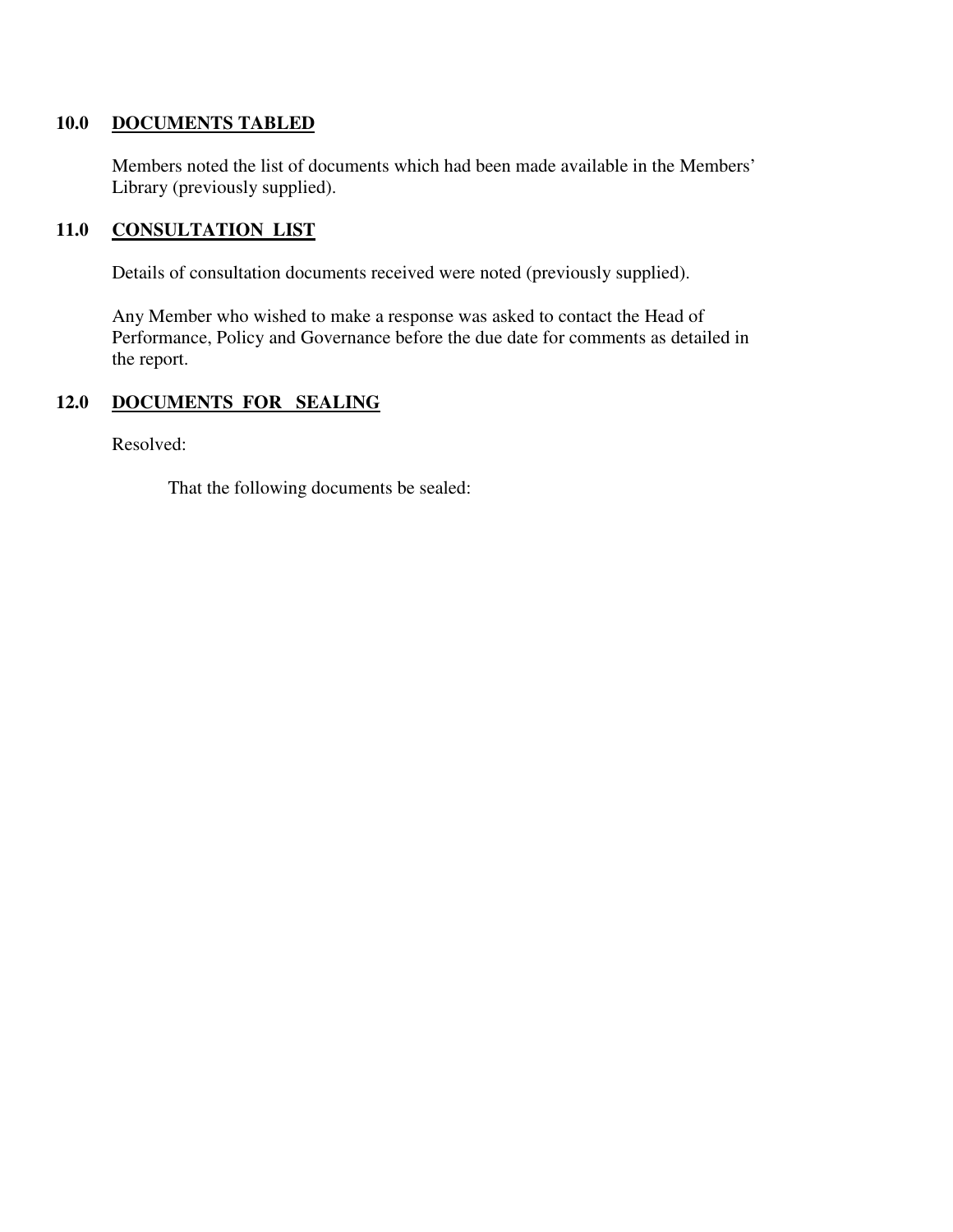| 1.               | <b>Transfer Deed by way of</b><br>Rectification | Council and Cloughorr Investments<br>Ltd, Northern Bank Ltd, Mason,<br>Millar and Duff $-18$ , 20 and 22<br>Bayhead Road, Portballintrae |
|------------------|-------------------------------------------------|------------------------------------------------------------------------------------------------------------------------------------------|
| 2.               | Renewal of Lease (in duplicate)                 | Council to Davidson – The Crescent,<br>Portstewart                                                                                       |
| 3.               | Contract (in duplicate)                         | Council and Braham Electrical -<br>Resort Lighting Enhancements -<br>Portstewart and Portrush                                            |
| $\overline{4}$ . | Service Agreement (in duplicate)                | Council and WYG Nolan Ryan<br>Tweeds (NI) Ltd – Design and<br>delivery of Portrush West Bay<br>Promenade Environmental<br>Improvement    |
| 5.               | Contract (in duplicate)                         | Council and F. P. McCann Ltd -<br><b>Improvement Works at Station</b><br>Square, Portrush                                                |
| 6.               | Lease (in duplicate)                            | Council to Rankin - Shop Unit at<br>North Pier, Portrush Harbour,<br>Portrush                                                            |
| 7.               | <b>Cemetery Titles</b>                          | Grant of Right of Burial – Deeds<br>Register Nos. 3878 – 3895 inclusive:                                                                 |
|                  |                                                 | Agherton<br>$\overline{2}$<br>Ballywillan<br>6<br>Coleraine<br>6<br>Kilrea<br>$\overline{0}$<br>$\overline{4}$<br>Portstewart            |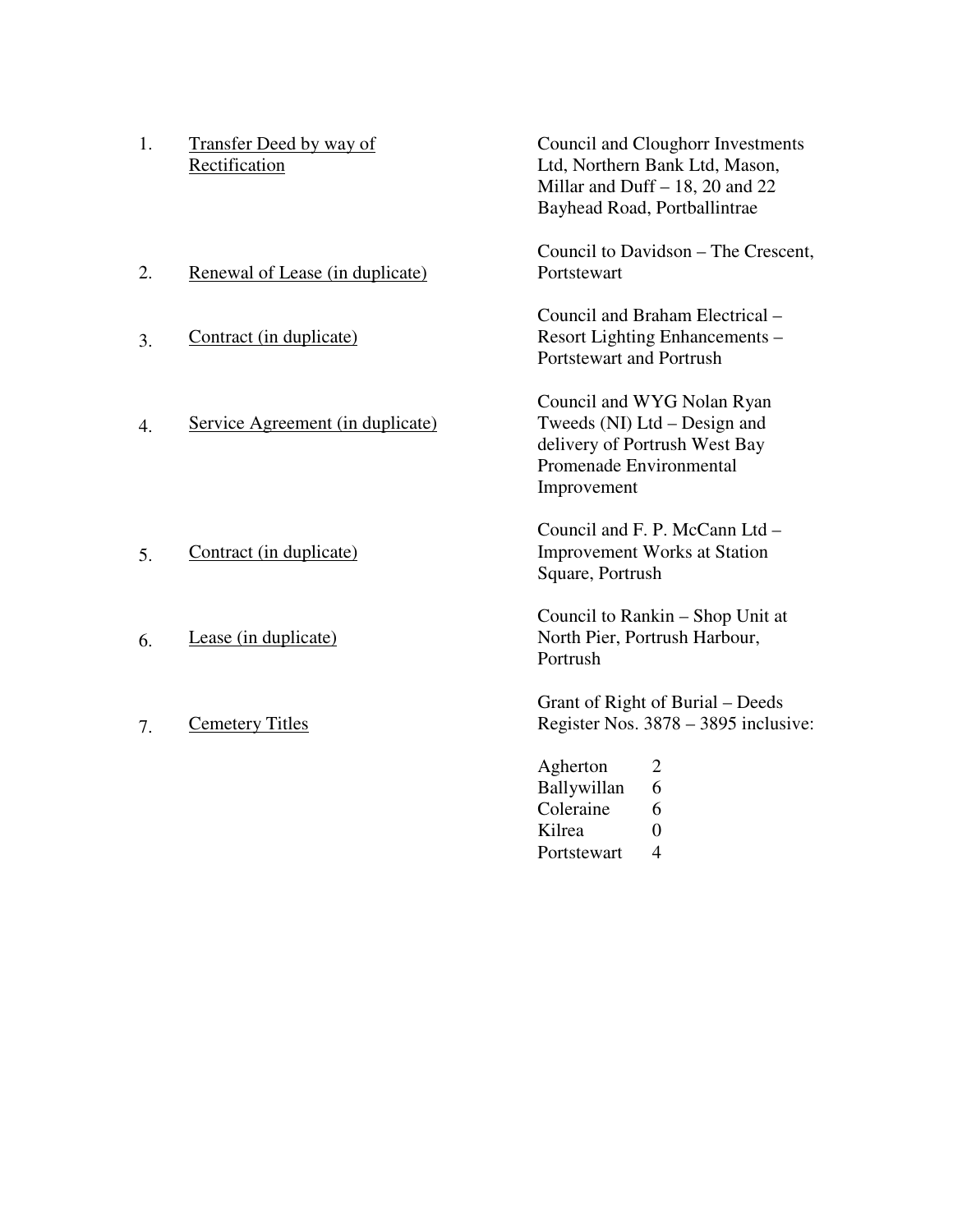## **PLANNING COMMITTEE**

**26th June, 2012.** 

| <b>Present:</b>                          | Councillor G. L. McLaughlin in the Chair<br>The Mayor, Councillor A. S. Cole<br>The Deputy Mayor, Alderman Mrs M. T. Hickey |                                                                         |
|------------------------------------------|-----------------------------------------------------------------------------------------------------------------------------|-------------------------------------------------------------------------|
|                                          |                                                                                                                             |                                                                         |
|                                          |                                                                                                                             |                                                                         |
|                                          | <b>Aldermen</b>                                                                                                             |                                                                         |
|                                          | W. T. Creelman<br>N. F. Hillis                                                                                              | W. J. McClure                                                           |
|                                          | <b>Councillors</b>                                                                                                          |                                                                         |
|                                          | C. S. Alexander (Ms.)<br>C. Archibald                                                                                       | M. Fielding<br><b>B.</b> Fitzpatrick                                    |
|                                          | D. D. Barbour                                                                                                               | W. A. King                                                              |
|                                          | Y. Boyle (Ms.)                                                                                                              | R. A. Loftus (Mrs.)                                                     |
|                                          | G. Duddy                                                                                                                    | W. McCandless                                                           |
|                                          | E. P. Fielding (Mrs.)                                                                                                       | D. McClarty                                                             |
| Also in                                  |                                                                                                                             |                                                                         |
| <b>Attendance:</b>                       | Representative from the Planning Service - Mr. M. Wilson;<br>and Mr. P. Carson, Chief Executive of Simple Power Limited     | Mr. N. Bell and Mr. R. McBirney representatives from Strategic Planning |
| <b>Officers in</b><br><b>Attendance:</b> | Principal Administrative Officer and Clerical Assistant                                                                     |                                                                         |
| <b>Apologies:</b>                        | Alderman Bradley, Councillors Holmes and McQuillan                                                                          |                                                                         |
| 1.0<br>WELCOME                           |                                                                                                                             |                                                                         |

The Chairman welcomed everyone to the Meeting.

### **2.0 APPOINTMENT OF VICE CHAIRMAN**

It was proposed by Councillor Duddy and seconded by Alderman Creelman,

That Councillor McQuillan be appointed Vice Chairman.

It was proposed by Councillor Fitzpatrick and seconded by Councillor McClarty,

That Councillor Mrs. Loftus be appointed Vice Chairman.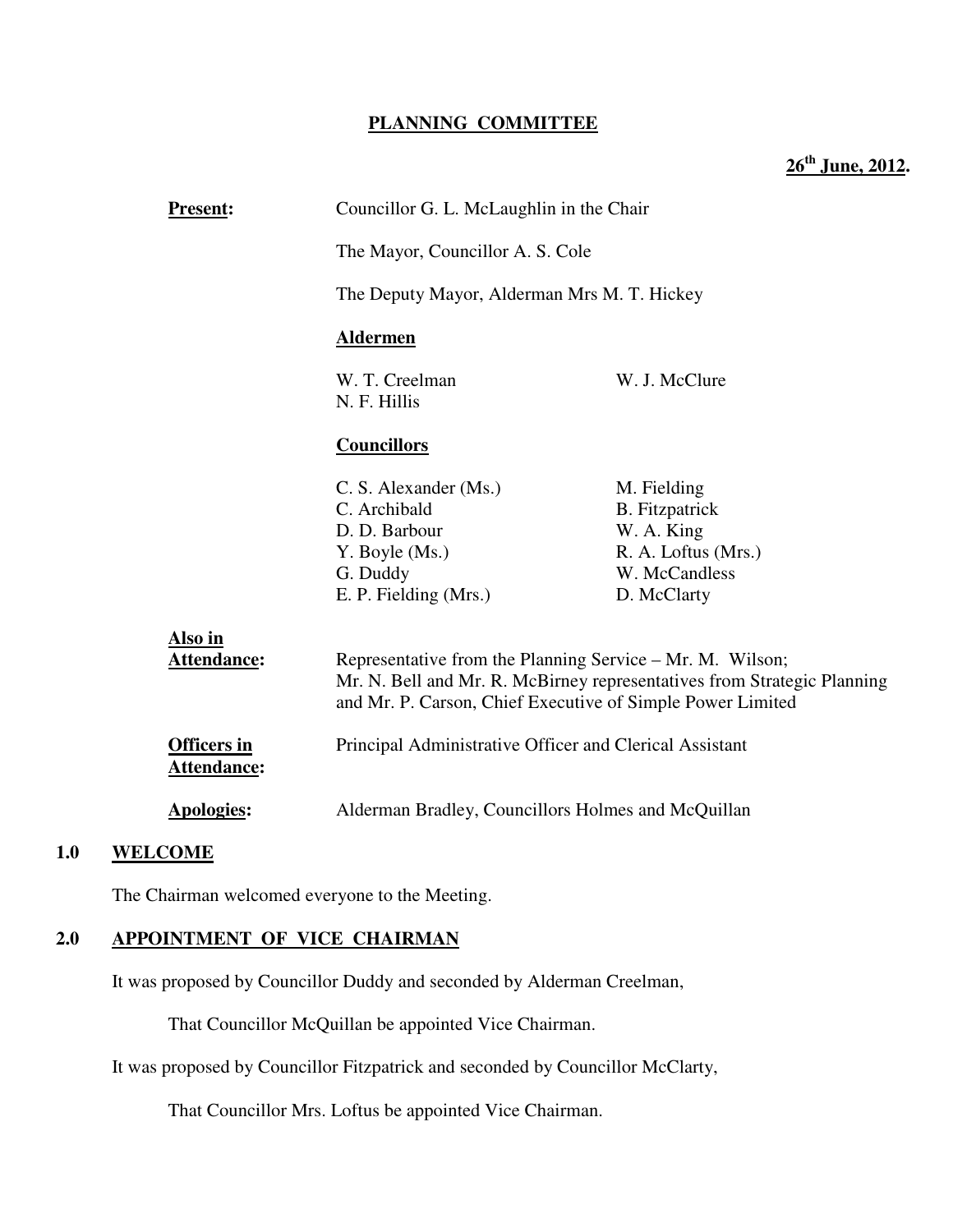The Principal Administrative Officer advised that under Standing Orders, the posts of Chair and Vice Chair of a Standing Committee may not be allocated to Members of the same political party in any year.

Councillor Fitzpatrick then nominated Councillor McClarty, who declined the nomination.

There being no further nominations, Councillor McQuillan was elected Vice Chairman.

## **3.0 SIMPLE POWER LIMITED PRESENTATION**

Mr. Paul Carson, Chief Executive Officer briefed Members on the wind turbine development process used by Simple Power from the initial site assessment stage through to design, planning, construction and grid connection. He also advised Members that Simple Power planned to invest almost £100 million over the next five years in wind turbine developments throughout the Borough.

Mr. Ryan McBirney of Strategic Planning then outlined specific challenges faced by Simple Power such as planning; visual impact; consultee issues and telecommunications.

Mr. Carson and Mr. McBirney answered Members' questions, during which they urged Council to adopt a balanced approach in considering wind turbine planning applications in the Borough. The Mayor thanked them for their presentation, after which they withdrew from the meeting.

## **4.0 PLANNING APPLICATIONS**

A list of twenty applications was presented for consideration (previously supplied).

## **Applications Deferred from Previous Meeting**

| 4.1 | Application No. D1<br>C/2007/0171/F                                                                                                                                       | The opinion of the Planning Service was to refuse.            |
|-----|---------------------------------------------------------------------------------------------------------------------------------------------------------------------------|---------------------------------------------------------------|
|     | <b>Apartment development 1</b><br>block. Block addressing River<br>Bann 'A1'. 2 storey; 8 no.                                                                             | Planning advised that this application had been<br>withdrawn. |
|     | apartments; access from<br>Mountsandel Road (red line<br>altered on location plan to<br>accommodate change in<br>layout) at 23 Mountsandel<br>Road, Coleraine for Kennedy |                                                               |
|     | <b>Group Properties Limited</b>                                                                                                                                           |                                                               |
| 4.2 | Application No. D2<br>C/2011/0076/F<br>Proposed amended access                                                                                                            | The opinion of the Planning Service was to<br>approve.        |
|     | arrangement to service existing<br>business at 62a Belraugh Road,<br>Ringsend, Garvagh for Mr. M.<br>Higgins                                                              | It was agreed that the application be approved.               |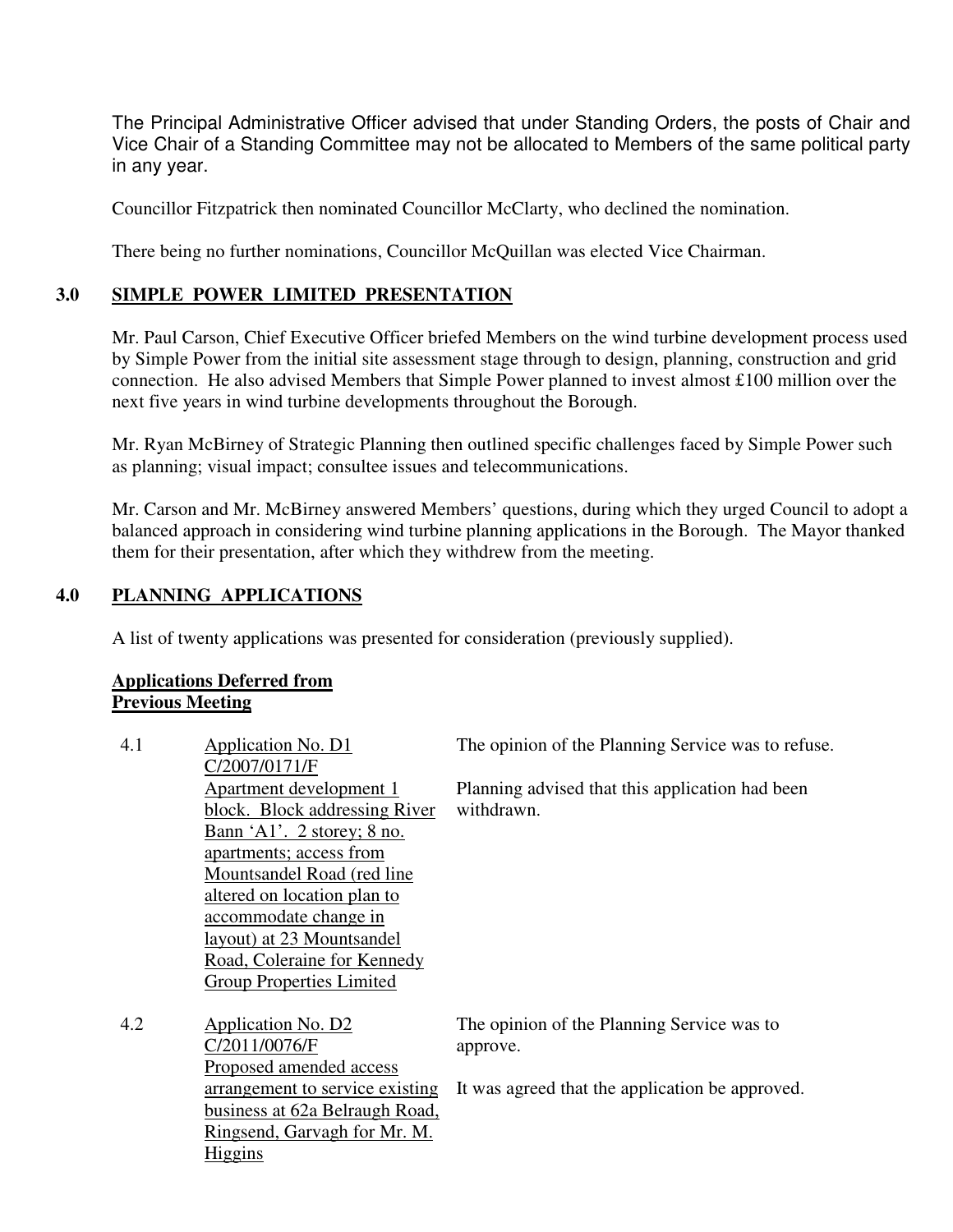4.3 Application No. D3 C/2011/0409/F Erection of an agricultural shed beside 64 Killeague Road, Coleraine for Mr. E. Watson

The opinion of the Planning Service was to refuse.

It was proposed by Councillor King, seconded by The Mayor and agreed:

> That Council support this application in the event of an appeal.

The opinion of the Planning Service was to approve.

It was agreed that the application be approved.

4.4 Application No. D4 C/2012/0053/F Proposed addition of a Lancaster Cabinet measuring 1900w x 800d x 1645h for U900 equipment to improve capacity issues, O2 Radio Base Station at rear of footpath at junction of Dunhill Road and Castleroe Road, Coleraine for Telefonica (UK) Ltd

## **New Applications**

| 4.5 | Application No. 2<br>C/2011/0136/F<br>Proposed redevelopment of<br>site to provide 1 pair of semi-<br>detached dwellings at 82<br><b>Strand Road, Portstewart for</b><br>Mr. T. Wallace                | The opinion of the Planning Service was to refuse.<br>It was proposed by Councillor McClarty, seconded<br>by Councillor Duddy and agreed:<br>That the application be deferred<br>for one month to facilitate an<br>office meeting on the grounds<br>that all material planning<br>considerations had not been<br>assessed. |
|-----|--------------------------------------------------------------------------------------------------------------------------------------------------------------------------------------------------------|----------------------------------------------------------------------------------------------------------------------------------------------------------------------------------------------------------------------------------------------------------------------------------------------------------------------------|
| 4.6 | <b>Application No. 4</b><br>C/2011/0537/F<br>Erection of a 20kw wind<br>turbine with a tower height of<br>20m approximately 210m<br>south east of 38 Killeague<br>Road, Coleraine for<br>Mr. I. McFaul | The opinion of the Planning Service was to refuse.<br>It was proposed by Councillor King, seconded by<br>Alderman McClure and agreed:<br>That the application be deferred<br>for one month to facilitate an<br>office meeting on the grounds<br>that all material planning<br>considerations had not been<br>assessed.     |
| 4.7 | Application No. 7<br>C/2011/0610/F                                                                                                                                                                     | The opinion of the Planning Service was to<br>approve.                                                                                                                                                                                                                                                                     |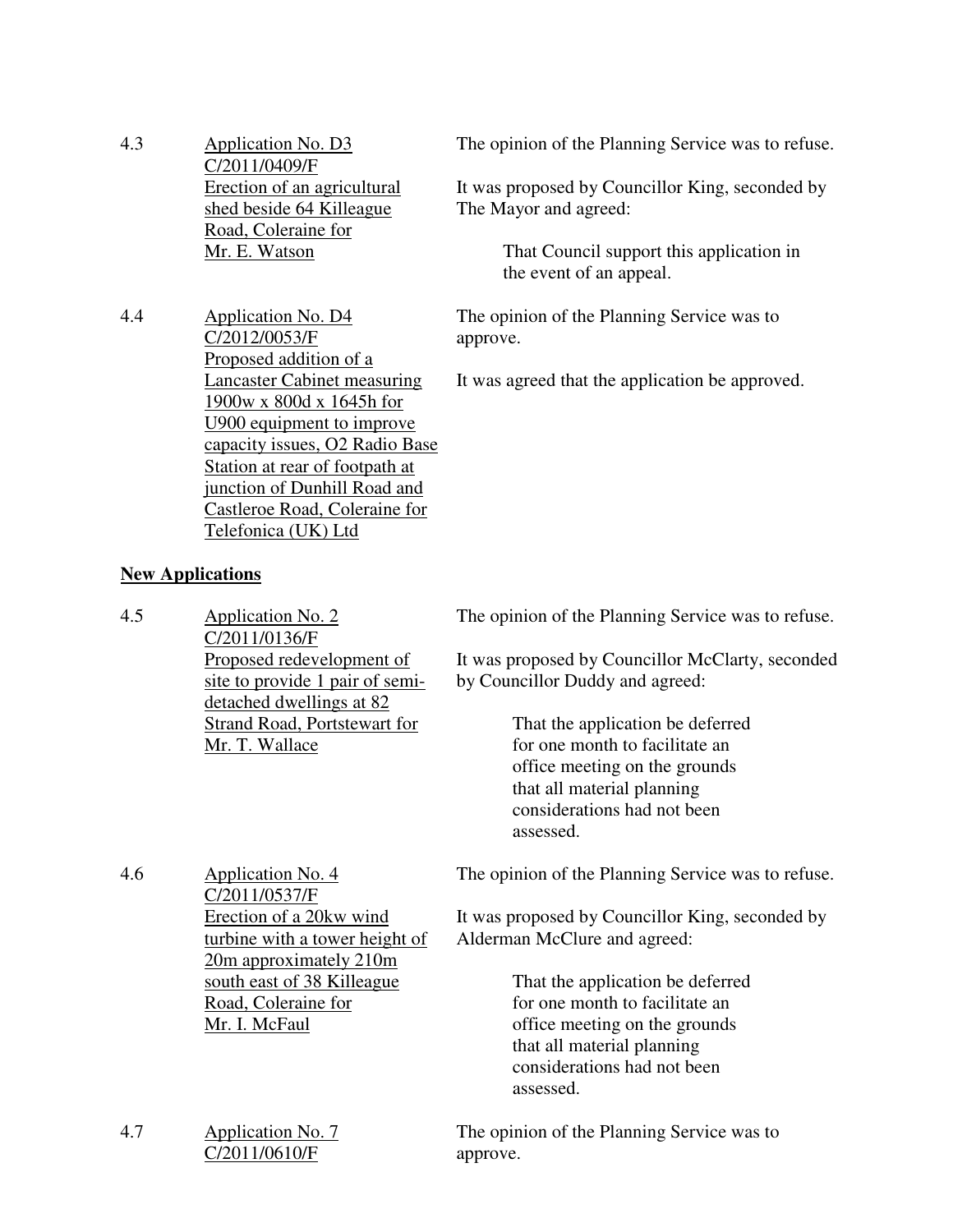|     | Extension to dwelling at 3<br>Millhaven Park, Portstewart<br>for Mr. and Mrs. Allely | It was proposed by Councillor Fitzpatrick, seconded<br>by Councillor Ms. Boyle and agreed:                                                                                    |
|-----|--------------------------------------------------------------------------------------|-------------------------------------------------------------------------------------------------------------------------------------------------------------------------------|
|     |                                                                                      | That the application be deferred<br>for one month to facilitate an<br>office meeting on the grounds<br>that all material planning<br>considerations had not been<br>assessed. |
| 4.8 | Application No. 9<br>C/2012/0088/F                                                   | The opinion of the Planning Service was to refuse.                                                                                                                            |
|     | Proposed change of house and                                                         | It was proposed by Councillor Duddy, seconded by                                                                                                                              |
|     | repositioning of dwelling to                                                         | Councillor Fitzpatrick and agreed:                                                                                                                                            |
|     | that previously approved under                                                       |                                                                                                                                                                               |
|     | planning application                                                                 | That the application be deferred                                                                                                                                              |
|     | C/2008/0229/RM, 25m north                                                            | for one month to facilitate an                                                                                                                                                |
|     | west of 35 Temple Road,                                                              | office meeting on the grounds                                                                                                                                                 |
|     | Garvagh for                                                                          | that all material planning                                                                                                                                                    |
|     | Mr. M. McIlvar                                                                       | considerations had not been                                                                                                                                                   |
|     |                                                                                      | assessed.                                                                                                                                                                     |

### **5.0 OFFICE MEETINGS**

It was agreed that future office meetings would be held on the second Friday of every month except for the July meetings which, due to holidays, would be held on Friday  $20^{th}$  July,  $2012$ .

## **6.0 GENERAL PLANNING ISSUES**

### **6.1 Craigvara Cottage, Portrush – Enforcement Update**

Mr Wilson assured Members that the enforcement action in relation to this development was being actively pursued and undertook to provide monthly updates to the Council on the case.

Members noted an email received from Ms. A. Woods which outlined local residents' concerns regarding the possible expiration of the enforcement order and reports that the building was to lose its grade 2 listing.

It was agreed to write to the Northern Ireland Environment Agency and the Minister of the Environment on both issues.

### **6.2 12 Ballymacrea Road, Portrush – Enforcement Update**

Mr Wilson advised that an appeal in respect of this development had been heard on 24<sup>th</sup> May, 2012 and that Planning Service was now awaiting the outcome from the Planning Appeals Commission.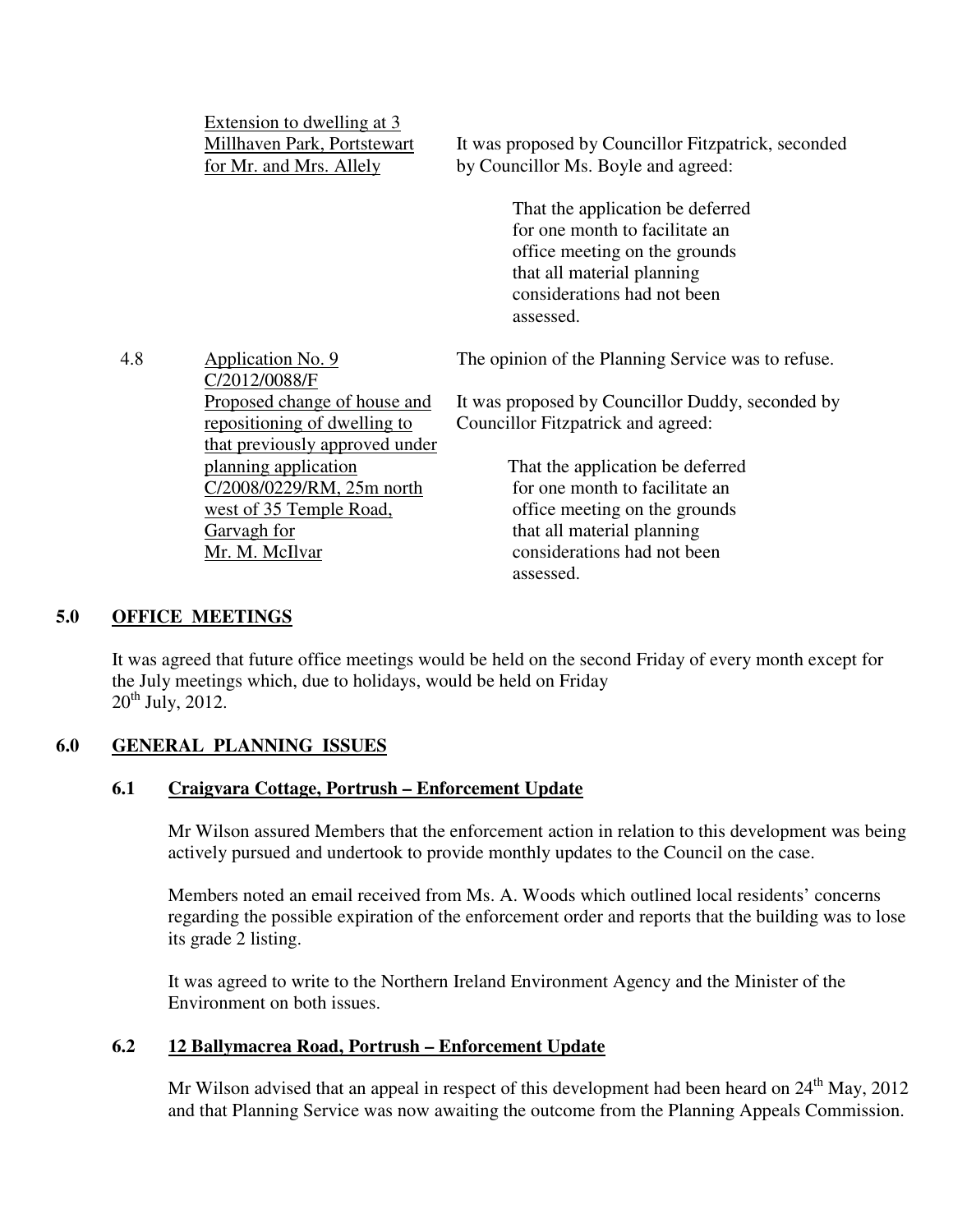## **7.0 CORRESPONDENCE**

## **7.1 Second Presbyterian Church, Main Street, Garvagh**

The Principal Administrative Officer reminded Members that a letter dated  $20<sup>th</sup>$  April 2012 from the Northern Ireland Environment Agency, had been deferred at the May meeting to allow the Church Committee to consider the Department's proposals to delist the Church.

It was noted that the Committee had not yet reached a decision on the matter and accordingly it was agreed that the matter be deferred for a further month.

The Principal Administrative Officer would request the NIEA for an extension of time to respond.

## **7.2 Planning Application C/2010/0189/F – Erection of 2 No Wind Turbines at University of Ulster, Coleraine Campus**

Consideration was given to a letter dated  $14<sup>th</sup>$  May, 2012 from the Minister of the Environment (previously supplied).

Having reviewed the matter, the Minister was satisfied that the decision to approve the application was based on balanced and reasoned assessment of the proposal and that it was in the overall public interest to approve the development with safeguards attached to protect, insofar as possible, the amenity of nearby residents.

It was noted that Planning officials would delay issuing an approval decision until a late objection had been carefully considered and should the objection be of sufficient weight to alter the opinion the application would be returned to Council. Noted.

## **7.3 Planning Application C/2011/0202/F – 34 Liscall Road, Garvagh**

Consideration was given to a letter dated  $14<sup>th</sup>$  May, 2012 from the Minister of the Environment (previously supplied) which indicated that the planning officials' recommended refusal of this application was based solely on planning policy relating to agricultural development.

It was agreed, on the proposal of Councillor Mrs. Loftus, seconded by The Deputy Mayor:

That Council support the applicant in the event of an appeal.

## **8.0 ANY OTHER BUSINESS**

## **8.1 Fence at Kiddieland, Portrush - Meeting with the Minister of the Environment**

In response to a Member's question, the Principal Administrative Officer advised Members that the Minister had agreed to meet a delegation regarding the Kiddieland issue but that due to other engagements the meeting had still to be arranged.